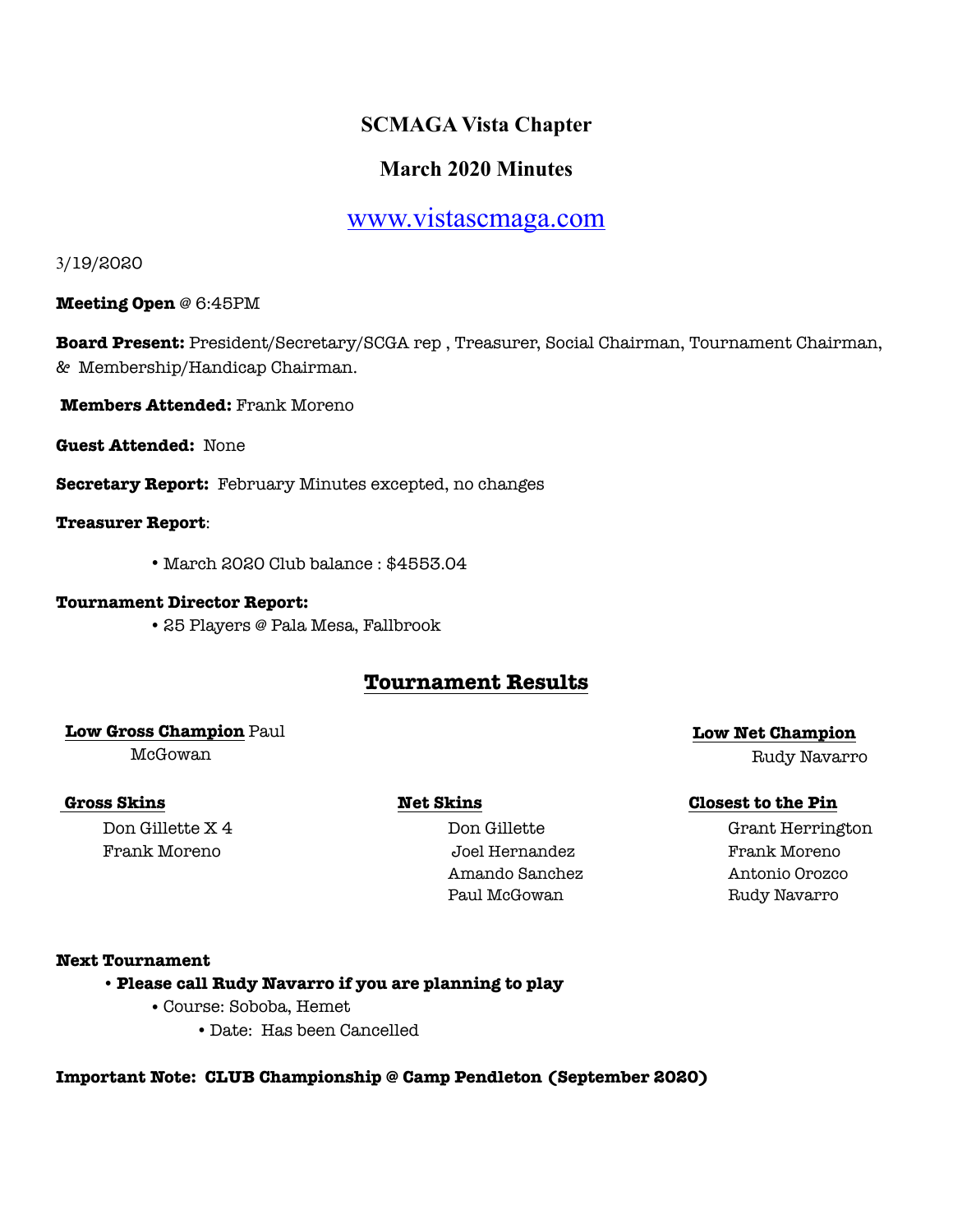**•** Over the next few tournaments there will be a sign-up sheet that you must complete before this tournament. **If you fail to do this you will not be allow on the base.**

## **Membership Chairman Report:**

- 51 active members
- 2020 Membership have been paid

### **Handicap Chairman:** No Report

**SCGA Chairman Report:** No Report

**Sargent of Arm Report:** No Report

**Web Chairman:** No Report

#### **Social Chairman:**

#### •**Jack and Jill Tournament:**

- •Lawerence Welk Resort Contract Offer for Jack and Jill has been received
- Date: Pending

### **Rules Chairman/Committee:**

•Member standing in a Hazard and his/her ball is outside the Hazard they are entailed to a relief or may continue to play the ball as it lies.

### **Old Business:**

- Palm Springs Championship Tournament ( Tournament is still scheduled)
	- Tahquitz Creek Golf Resort and "Embassy Suites Hotel" in Palm Desert.
	- You can now make your reservation
	- Embassy Suites Hotel link below
	- [http://embassysuites.hilton.com/en/es/groups/personalized/P/PLMDRES-](http://embassysuites.hilton.com/en/es/groups/personalized/P/PLMDRES-SCM-20200518/index.jhtml)SCM-20200518/index.jhtml
- The Board Members are looking for fresh new ideas for:
	- 2020 Christmas Party
		- Update: Good suggestions have been received and are being looked at.
	- Tee Prizes for the our 2020 Club Championship and if there is any team members that have contacts with businesses willing to donate product to this tournament.-
		- **No updates**